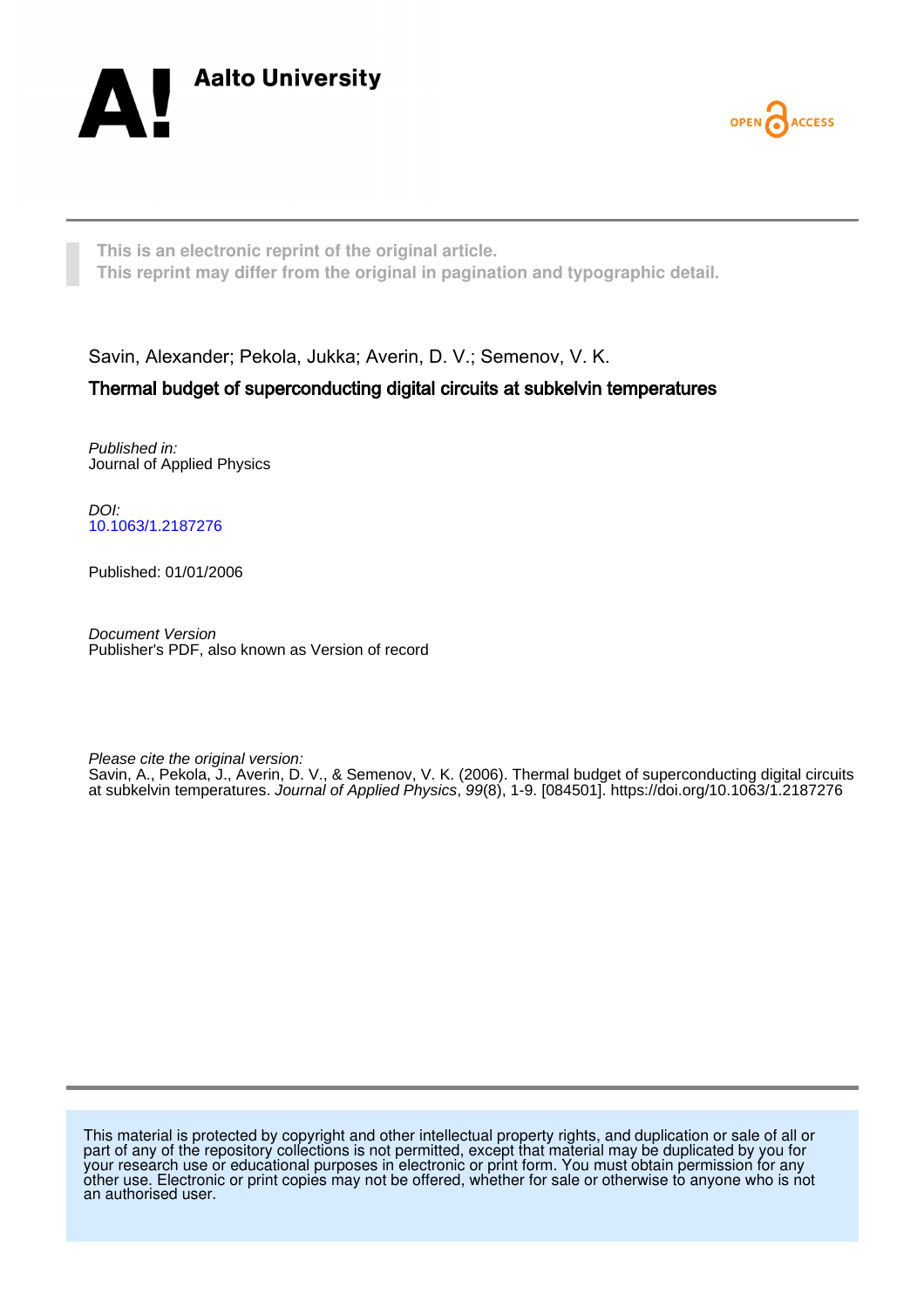## **Thermal budget of superconducting digital circuits at subkelvin temperatures**

[A. M. Savin](http://aip.scitation.org/author/Savin%2C+A+M) and [J. P. Pekola](http://aip.scitation.org/author/Pekola%2C+J+P)[D. V. Averin](http://aip.scitation.org/author/Averin%2C+D+V) and [V. K. Semenov](http://aip.scitation.org/author/Semenov%2C+V+K)

Citation: [Journal of Applied Physics](/loi/jap) **99**, 084501 (2006); doi: 10.1063/1.2187276 View online: <http://dx.doi.org/10.1063/1.2187276> View Table of Contents: <http://aip.scitation.org/toc/jap/99/8> Published by the [American Institute of Physics](http://aip.scitation.org/publisher/)

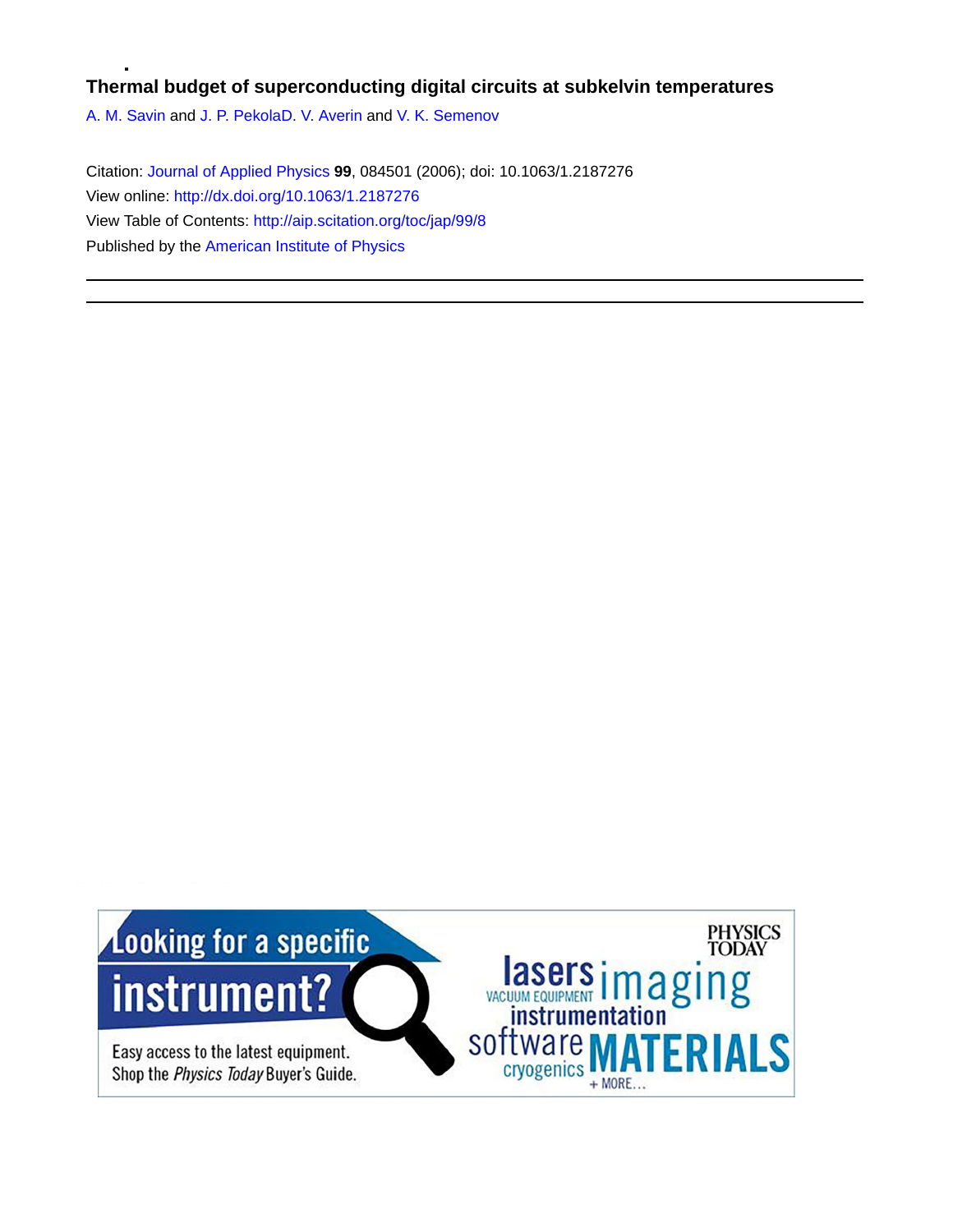## **[Thermal budget of superconducting digital circuits](http://dx.doi.org/10.1063/1.2187276) [at subkelvin temperatures](http://dx.doi.org/10.1063/1.2187276)**

A. M. Savin<sup>a)</sup> and J. P. Pekola

*Low Temperature Laboratory, Helsinki University of Technology, P.O. Box 3500, 02015 HUT, Espoo, Finland*

D. V. Averin and V. K. Semenov

*Department of Physics and Astronomy, Stony Brook University, Stony Brook, New York 11974-3800*

(Received 10 September 2005; accepted 15 February 2006; published online 21 April 2006)

Superconducting single-flux-quantum (SFQ) circuits have so far been developed and optimized for operation at or above helium temperatures. The SFQ approach, however, should also provide potentially viable and scalable control and readout circuits for Josephson-junction qubits and other applications with much lower, millikelvin, operating temperatures. This paper analyzes the overheating problem which becomes important in this temperature range. We suggest a thermal model of the SFQ circuits at subkelvin temperatures and present experimental results on overheating of electrons and silicon substrate which support this model. The model establishes quantitative limitations on the dissipated power both for "local" electron overheating in resistors and "global" overheating due to ballistic phonon propagation along the substrate. Possible changes in the thermal design of SFQ circuits in view of the overheating problem are also discussed. © *2006 American Institute of Physics*. DOI: [10.1063/1.2187276](http://dx.doi.org/10.1063/1.2187276)

### **I. INTRODUCTION**

It is widely accepted that potential scalability by means of the present-day or prospective microelectronic technology is the main advantage of solid state qubits and, in particular, superconducting qubits (see, e.g., Refs. 1 and 2). One of the many requirements necessary to realize this potential is a reasonably high integration density of both the qubit and control circuits, which almost unavoidably means that control circuits should be located close to qubits with their millikelvin operating temperatures and are allowed to dissipate only a small amount of energy. The requirement of low energy dissipation and the ability to function below liquidhelium temperatures make superconductor single-fluxquantum (SFQ) devices<sup>3</sup> the most promising candidate for prospective qubit control circuit technology.<sup>4</sup> Reported SFQ devices are also much faster than their semiconductor counterparts (see, e.g., Ref. 5) and, as a result, should provide a much better accuracy of qubit control.

Although the SFQ circuits have been investigated for many years, one of the implied "design objectives" of these investigations was the possibility to increase rather than decrease the operating temperature, and many of the suggested approaches cannot be immediately applied to qubit control circuits. The main obstacle introduced by low operating temperatures is a dramatic degradation of thermal conductivities of all materials at millikelvin temperatures. This should cause strong overheating of the SFQ circuits, which dissipate power that is small in comparison to semiconductor devices, but is still very significant in the subkelvin temperature range. Overheating establishes effective temperature of the

SFQ components far above the bath temperature. It also affects the qubit part of the circuit both directly, through the heat flow to qubits, and indirectly, by creating stronger electromagnetic noise that acts as an extra source of decoherence for qubits.

In this work, we analyze the overheating problem facing SFQ circuits at subkelvin temperatures. The analysis results in a semiquantitative understanding of the magnitude of the SFQ-induced disturbance of the qubits and rescaling of the SFQ circuits required to satisfy thermal constraints of the subkelvin temperature range. The main elements of this rescaling can be summarized as follows. For a given clock frequency of a conventional SFQ circuit, its power dissipation *P* is proportional to typical critical current of the Josephson junctions in the circuit. In turn, the critical current cannot be reduced below some thermal value which scales linearly with effective operating temperature *T* of the circuit because of the thermally induced errors in its dynamics. Finally, the temperature *T* is determined by the balance between the dissipated power *P* and efficiency of the heat removal from the circuit. Qualitatively, since the thermal conductivities of all materials show strong dependence on the temperature *T*, direct rescaling of conventional SFQ circuits will be capable of providing only relatively modest reduction of their effective temperature (in practical terms, to about 0.4 K). Overheating of the SFQ components of this magnitude requires their careful thermal insulation from the qubits, which in the case of SFQ circuits with large complexity can be easily achieved by placing them on a separate chip. Alternative solutions, such as specially modified substrates or advanced thermal coupling with the sink, are more complicated and as a result they could be recommended for "industrial-type" projects.

0021-8979/2006/99(8)/084501/9/\$23.00

Electronic mail: savin@boojum.hut.fi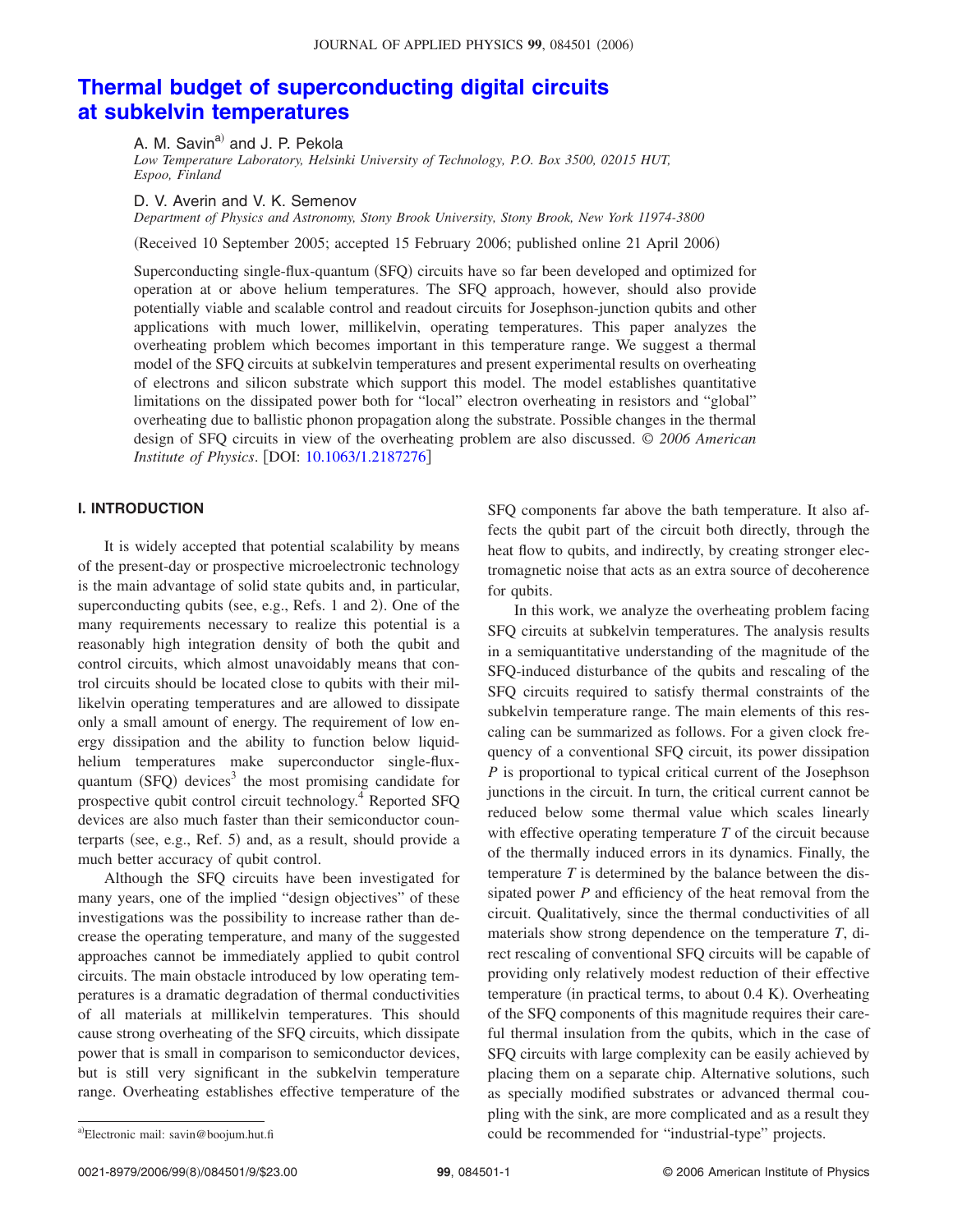

FIG. 1. Cross section (a) and a simplified thermal diagram (b) of a typical SFQ-qubit integrated circuit glued to a massive thermal sink.

## **II. HEAT FLOW AT SUBKELVIN TEMPERATURES AND ESTIMATES OF THE THERMAL RESISTANCES**

The temperature of a superconductor integrated circuit is defined by the balance of the power dissipated in the circuit resistances and the efficiency of transfer of this power from the circuit to the sink. We start by discussing the thermal conductance between heat-generating resistors and the heat sink. A typical thermal structure of a superconductor circuit is shown in Fig. 1. Its complexity makes precise determination of temperature distribution in prospective SFQ and qubit circuits hardly possible. There are several factors that have the main effect on the temperature distribution. The first is the electron-phonon coupling limiting the heat transfer between electron gas and the lattice which is responsible for the electron overheating. The magnitude of the lattice overheating is mainly determined by the competition of the thermal resistance associated with the phonon propagation along the substrate on the one hand, and on the other hand, the boundary ("Kapitza") resistances between the adjacent layers of different materials due to their acoustic mismatch or the thermal resistance of amorphous dielectrics (typically  $SiO<sub>2</sub>$  and different epoxies) used for electric isolation of circuit components and for thermal connections of the integrated circuit with the sink.

Phenomenologically, all heat transfer mechanisms should be rather similar at low temperatures and are characterized by the material-independent power  $\beta$  of the powerlaw dependence of the heat flux on temperature, a material-

dependent prefactor  $\gamma$  in this power law.<sup>6–8</sup> In the "differential" form, expression for the heat flux *P* between the two regions with temperatures  $T_1$  and  $T_2$  is valid for small temperature difference  $\Delta T \equiv T_2 - T_1 \ll T_1 \approx T_2 \equiv T$ ,

$$
P = \gamma T^{\beta} \Delta T. \tag{1}
$$

The corresponding "integral" expression valid for arbitrary  $T_1$  and  $T_2$  is

$$
P = \frac{\gamma}{\beta + 1} (T_2^{\beta + 1} - T_1^{\beta + 1}).
$$
 (2)

In the next subsections we discuss different specific mechanisms of the heat conduction and their effect on the temperature distribution in the SFQ circuits.

#### **A. Electron-phonon coupling**

Electrons in the bias and shunt resistors are the main sources of the dissipated energy in the SFQ circuits and, as a result, have the highest temperature among the elements of the circuit. This temperature is the most important one for the circuit operation since the magnitude of the fluctuationinduced errors obviously depends on the electron rather than phonon temperature. Resistors in the SFQ circuits are typically attached at the ends to superconducting electrodes so that the heat flow through the contacts is suppressed by Andreev refection. Electron-phonon relaxation provides then the main mechanism of electron cooling in the resistors. According to the standard model of this relaxation in a metal, steady-state electron temperature  $T_e$  and the lattice temperature  $T_p$  in the resistor are related as follows:<sup>9,10</sup>

$$
P_{e-p} = \Sigma \Lambda (T_e^5 - T_p^5). \tag{3}
$$

Here  $P_{e-p}$  is the heat flux between the electrons and the lattice,  $\Sigma$  is a material constant, and  $\Lambda$  is the volume of the resistor. For metals, a typical value of  $\Sigma$  is  $\Sigma \approx 1$  $\times$  10<sup>9</sup> W m<sup>-3</sup> K<sup>-5</sup>. Equation (3) shows that electron-phonon coupling decreases very rapidly with temperature, and at subkelvin temperatures electrons in the resistors are significantly overheated by an electrical current. Because of the strong power-law dependence in Eq. (3), and for power values relevant for the SFQ circuits, electron temperature is determined mostly by the applied power and only little by the lattice temperature and for  $T_e > T_p$  can be safely estimated as  $T_e \approx [P_J/(\Sigma \Lambda)]^{1/5}$ , where  $P_J$  is the Joule heating due to electrical current through the resistor. For the power range and resistor volumes of interest (on the order of nW and  $\mu$ m<sup>3</sup>, respectively), this estimate falls into the temperature interval of  $0.1-1$  K. In this temperature range, the thermal resistance  $(G_{p-sub}^{-1})$  between phonons in the film and the substrate is usually taken to be rather small compared to the electron-phonon resistance  $(G_{e-p}^{-1})$  due to strong coupling between phonon systems in a thin film and a substrate,  $10^{-12}$  so that the effective "electron-substrate" coupling can be described by Eq.  $(3)$ .

An experiment to check the validity of Eq.  $(3)$  and the arguments above in realistic conditions was performed, using a typical wafer from HYPRES, Inc., $^{13}$  with molybdenum resistors. The idea of the experiment was to use transition at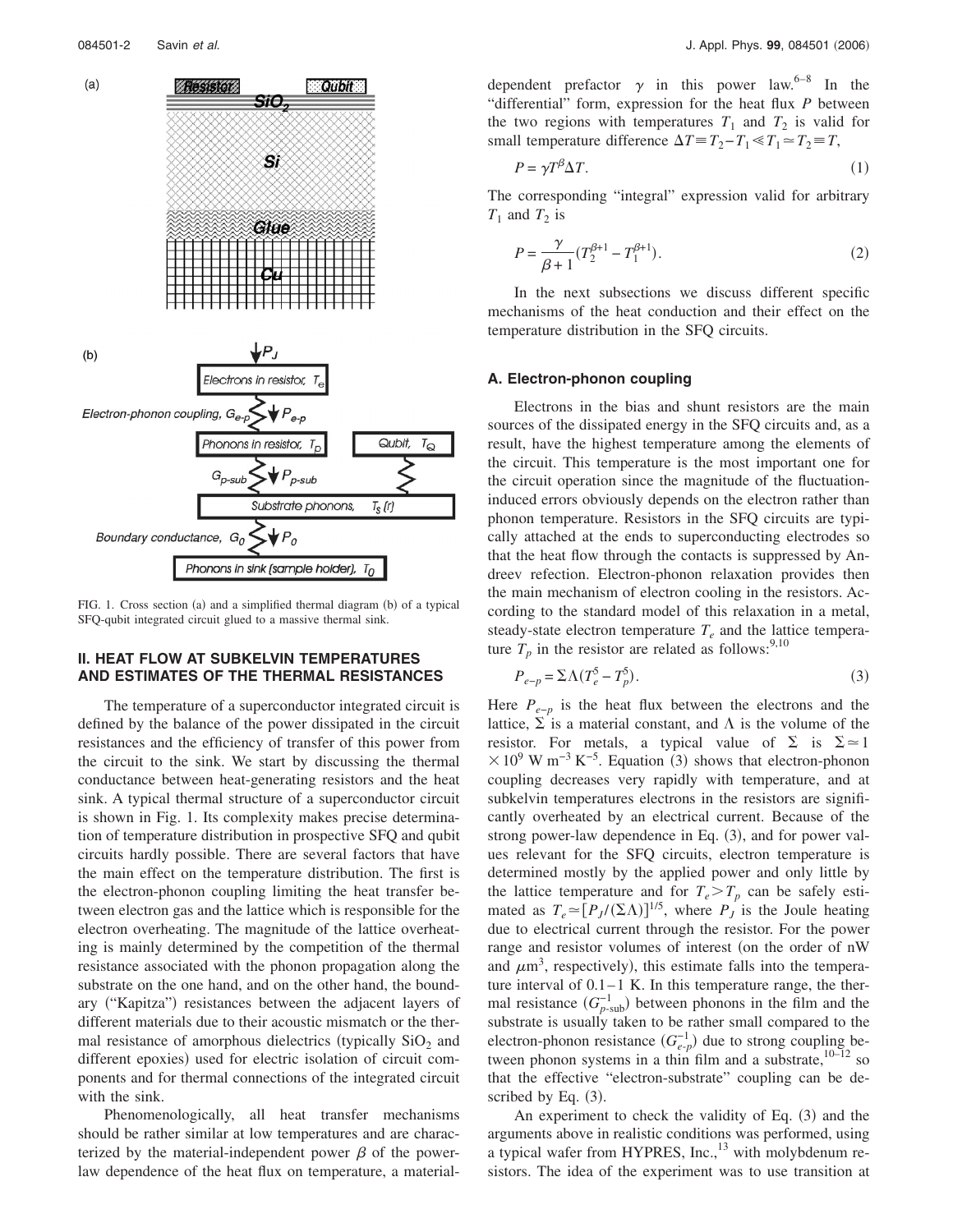

FIG. 2. Electron-phonon coupling experiment (see details in the text). (a) Transition of a Mo resistor from superconducting to normal state  $(A \rightarrow B$  $\rightarrow$  *C* $\rightarrow$ *D*) and from normal to superconducting state  $(D \rightarrow E \rightarrow F \rightarrow A)$  at  $T_0$ =380 mK. (b) Dependence of  $I_{res}$  on bath temperature  $T_0$ . (c) Dependence of heating power on  $T_e^5 - T_0^5$ .

temperature  $T_c$  of Mo resistor from normal to superconducting state as an electron thermometer and estimate the electron-phonon thermal coupling as follows. In spite of the limitation that we can detect only one electron temperature  $T_c$  (measured to be  $\approx 0.893$  K for these Mo resistors) we can measure the Joule heating power needed to keep the resistor in the resistive state at a temperature just above  $T_c$ , for different (smaller) lattice temperatures. Thus this measurement produces all the data necessary for analysis based on Eq. (3): the electron temperature  $T_e = T_c$ , the heating power, and the phonon temperature which we take to be equal to the temperature  $T_0$  of the sample holder. This approximation is justified, since at temperatures  $T_0$  below the electron temperature  $T_c$  the actual phonon temperature is practically irrelevant because of the strong power-law dependence in Eq. (3).

Figure  $2(a)$  illustrates our measurement procedure. We make use of strong hysteresis of the current-voltage characteristics of the resistor. Initially, at low currents, the resistor remains in the superconducting state and  $P<sub>J</sub> = 0$  [trace *A*  $\rightarrow$  *B* in Fig. 2(a)]. Only after exceeding the critical current of the molybdenum strip  $[I_c=1.065 \text{ mA}$  at  $T_0=380 \text{ mK}$  in Fig.  $2(a)$  we dissipate power in the resistor  $(B \rightarrow C$  corresponds to superconducting-normal state transition). Now the Joule heating is very strong, and only by reducing the current far below the critical current to  $I_{res}(T_0)$   $[D \rightarrow E$  in Fig. 2(a)] we reduce the electron temperature sufficiently to finally detect transition back to the superconducting state  $(E \rightarrow F)$ . The power at this working point,  $P_J = RI_{\text{res}}^2(T_0)$ , heats the system up to  $T_e = T_c$ . Experimental values of  $I_{res}$  at different bath temperatures and heating powers  $P_J$  as a function of  $T_e^5 - T_0^5$ are presented in Figs.  $2(b)$  and  $2(c)$ . The dashed line shows a good fit of the measured data using Eq. (3),  $\Lambda = 24 \ \mu m^3$ , and

$$
\Sigma = 0.9 \times 10^9 \text{ W m}^{-3} \text{ K}^{-5}.
$$
 (4)

We see that the electron-phonon constant obtained from this fit is indeed in line with the typical metal values.

Generally a SFQ circuit contains a large number of resistors with different electronic temperatures and the error rate depends on all these temperatures. However, the cumulative effect of electronic temperatures  $T_{eb}$  and  $T_{es}$  of the two resistors used to bias  $(R_b)$  and shunt  $(R_s)$  the same Josephson junction can be reduced to a single noise temperature  $T_N$ ,

$$
T_N = (T_{eb}R_s + T_{es}R_b)/(R_s + R_b).
$$
 (5)

To get a feeling for the magnitude of possible electron overheating we estimate the noise temperature  $T_N$  for a typical junction with critical current  $I_c = 10 \mu A$  biased by the dc  $I_b$  $= 7 \mu A$ . The junction is critically damped *(* $\beta_c = 1$ *)* by a resistor  $R_s = 10 \Omega (I_c R_s = 100 \mu V)$  and the bias voltage  $V_b$  is taken to be about 300  $\mu$ V, i.e.,  $R_b$ =43  $\Omega$ . These parameters are reasonable for the fabrication technology for the subkelvin circuits offered by HYPRES, Inc., which is the only one available commercially. In this technology, Josephson junctions have 100 A/cm2 density of critical current and all resistors are made of a 0.1  $\mu$ m PdAu film with 2  $\Omega$  sheet resistance. The bias current  $I<sub>b</sub>$  in the resistor  $R<sub>b</sub>$  is nearly time independent and therefore  $T_{eb}$  can be estimated in the steadystate model. Resistor volume  $\Lambda_b$  required for the calculation of the specific heat flux  $P_{e-p}$  can be varied freely while keeping its resistance (set by the ratio of its length and width) constant. According to a conventional (miniaturization) wisdom the resistor dimensions should be made as small as possible. In HYPRES technology, the minimal recommended dimension (width) is 3  $\mu$ m and the 43  $\Omega$  resistor is 65  $\mu$ m long in this case. For comparison we will calculate also overheating of the bias resistor of a larger size, with 10  $\mu$ m width.

From the dissipated power  $P_J = 7 \mu A \times 300 \mu V = 2.1$  $\times 10^{-9}$  W and resistor volume  $\Lambda_b$  that for our two examples is equal to  $1.9 \times 10^{-17}$  and  $2.1 \times 10^{-16}$  m<sup>3</sup>, we see that at  $T_p$  $= 0$  the corresponding electronic temperatures in the two cases are very close: 0.64 and 0.4 K, despite the factor-of-10 difference in volumes. Shunt resistor  $R_s$  can in principle be much colder (with  $T_e$  approaching  $T_p$ ) since the current flows via it only during short (picosecond) SFQ pulses generated by the Josephson junction. Each of such pulses dissipates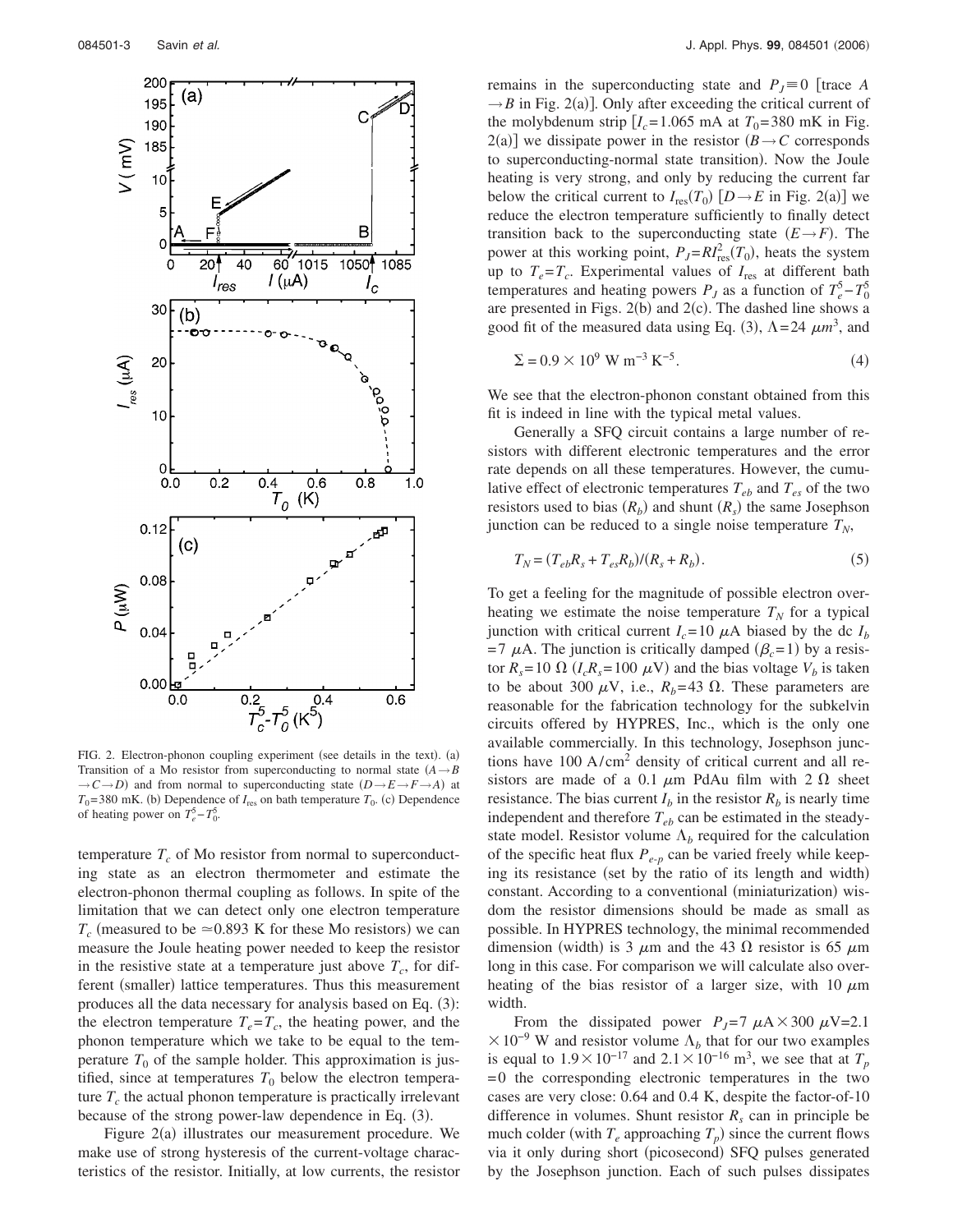energy of about  $I_c\Phi_0$ , where  $\Phi_0$  is the magnetic flux quantum,  $\Phi_0 = \pi \hbar / e$ . Corresponding evolution of electron temperature is described by the equation

$$
P_J = P_{e-p} + C_e dT_e/dt,\tag{6}
$$

where the heat flux  $P_{e-p}$  is given by Eq. (3) and  $C_e$  is the heat capacity of the electron gas. The linear dependence of  $C_e$  on temperature:  $C_e = \gamma_e T_e$ , where  $\gamma_e \approx 200 \text{ J m}^{-3} \text{ K}^{-2}$ ,<sup>14</sup> and the fact that in the relevant temperature range the SFQ pulses are very fast in comparison to the relaxation time,

$$
\tau_{e-p} = (\gamma_e / 3\Sigma) T^{-3} \simeq (0.07 \ \mu s \ K^3) T^{-3},\tag{7}
$$

give the following relation for electron temperature  $T_{ei}$  after passage of *i* SFQ pulses:

$$
T_{ei}^2 = T_{ei-1}^2 + 2Q/\gamma_e \Lambda_s.
$$
 (8)

For the junction parameters in our example, the dissipated energy is  $Q \approx I_c \Phi_0 \approx 2 \times 10^{-20}$  J and the shunt resistor volume is  $\Lambda_s = 4.5 \times 10^{-18} \text{ m}^3$ . If we start then from  $T_{e0} = 0$ , electron temperature jumps sequentially to 7, 10, 12 mK, etc. These figures show that our shunt resistor will not be overheated during a "single shot" experiment with only a few SFQ pulses.

As one can see from Eqs. (6) and (3) with  $P_J=0$ , and assuming again that  $T_p = 0$ , electron temperature changes between the jumps with time *t* nonexponentially,

$$
T_e^3 = (\gamma_e/3\Sigma)/t,\tag{9}
$$

and the notion of the relaxation time introduced in Eq.  $(7)$ cannot be used rigorously, but gives only the characteristic time scale of the temperature variations. Nevertheless, Eq. (7) shows qualitatively that overheating of the shunt resistors becomes significant if the pulse repetition rate exceeds 10 MHz. In particular, at an achievable 10 GHz clock frequency the power is dissipated quasicontinuously and electron temperature of the shunt is constant and high, about 0.4 K.

From this discussion we see that the noise temperature  $T_N$  of a Josephson junction in our example can range from 75 mK for the junction that is not switching frequently and has the bias resistor of large volume, to 0.44 K for the continuously switching junction with the small-volume bias resistor. However, even in the regime of low  $T_N$ , the real electron temperature of the bias resistor is high (about 0.4 K) and can produce other overheating effects besides errors in the SFQ circuit operation.

#### **B. Phonon resistances and temperature distribution along the chip**

The second important thermal resistance in the chain (Fig. 1) of the heat propagation from a resistor is that of the substrate. A typical substrate can be viewed as a generic insulator crystal with thermal conductivity *K* that can be written at low temperatures as

 $K = Cvl/3$  $(10)$ 

and depends on three different parameters. Specific heat *C* and an average speed of sound  $\nu$  are characteristics of the material that are temperature dependent but are practically independent of material imperfections and sample geometry. For instance, for silicon substrates at low temperatures these constants give

$$
K(l) = 1200T^3l \quad (\text{W m}^{-2} \text{ K}^{-4}). \tag{11}
$$

In contrast to  $C$  and  $v$ , the mean free path  $l$  depends strongly on the crystal quality, doping concentration, and other parameters and varies from several centimeters in single crystals to a few tens of nanometers in glasses. For instance, the mean free path of thermal phonons in single-crystal Si can reach up to a few centimeters at subkelvin temperatures.<sup>15</sup> In this case, the actual thermal conductivity and temperature profile in a wafer with thickness  $d \ll l$  is determined by properties of phonon scattering at the surfaces; therefore thermal conductivity depends on surface properties. In a typical situation of rough surface with diffusive scattering, the conductivity can still be estimated from Eqs.  $(10)$  or  $(11)$  by taking  $l \sim d$ . For specular reflection, ballistic phonon propagation in a single-crystal substrate can lead to complicated temperature profiles determined by the "geometric optics" of phonons.<sup>16</sup>

For a thin wafer, the temperature profile along it due to heat spreading from a resistor is determined by the competition between the heat conduction along the wafer and heat transfer to the sample holder which acts as the heat sink. The heat resistance to the sink consists (Fig. 1) of the heat resistance of the layer of glue (epoxy) and the Kapitza resistance of the Si-epoxy and epoxy-Cu interfaces due to mismatch of acoustic properties of these materials. The acousticmismatch theory of the Kapitza resistance $6,17$  describes the interface conductance  $G_K$  in terms of probability *D* for phonons to be transmitted through the interface. In the case of plain interface between the two materials with equal sound velocities  $v$ , "transparency"  $D$  is determined by the difference of their acoustic impedances  $Z_{1,2}$ ,

$$
D = 4Z_1 Z_2 / (Z_1 + Z_2)^2, \tag{12}
$$

where  $Z_i = \rho_i v$ , and  $\rho_i$  is the mass density of the material. The interface thermal conductance is then given by the expression similar to Eq. (10),  $G_K = \frac{CvD}{4}$ , i.e.,

$$
G_K = \gamma_K T^3. \tag{13}
$$

The values of coefficient  $\gamma_K$  for various interfaces, including those encountered in a typical SFQ chip (Fig. 1), can be found, e.g., in Refs. 6, 18, and 19. In general,  $\gamma_K$  lies in the range of 10–1000 W m<sup>-2</sup> K<sup>-4</sup> for most of the dielectric-todielectric or dielectric-to-metal interfaces.

The thermal conductance of the epoxy or other glue layer between the substrate and the sink depends on several factors, including the deposition method.<sup>20</sup> For sufficiently thick layers, however, the conductance should follow the  $T^2$ temperature dependence characteristic for amorphous materials in the subkelvin temperature range,  $6.21$ 

$$
K = \gamma T^2,\tag{14}
$$

where  $\gamma$  is within the range of 0.001–0.1 W m<sup>-1</sup> K<sup>-3</sup>. The two thermal resistances  $(13)$  and  $(14)$  are connected in series and both contribute to the substrate-sink resistance. The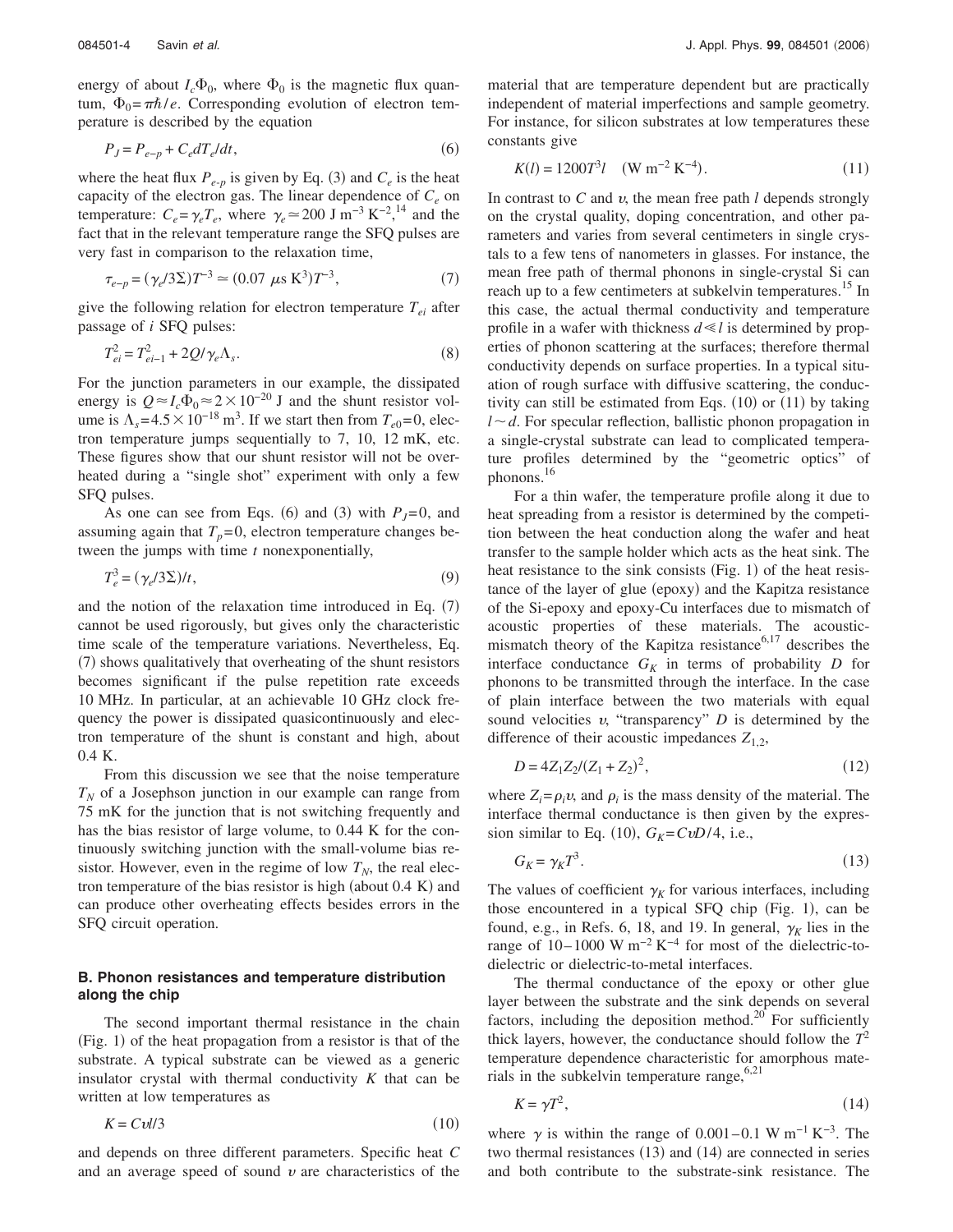

FIG. 3. Silicon wafer with SINIS heaters and thermometers used for the overheating measurements.

dominant contribution is determined by the thickness *da* of the amorphous layer, with the transition between mostly Kapitza to mostly bulk resistance occurring at a characteristic value  $d_a = \gamma / (\gamma_K T)$ . At  $T \approx 1$  K, and  $\gamma$  and  $\gamma_K$  at intermediate values within the ranges mentioned above,  $d_a$  is order of 100  $\mu$ m, implying that at the subkelvin temperatures the substrate-sink resistance should typically be dominated by the Kapitza resistance. This is because the thickness of the glue layer, while uncertain, should not be much larger than 100  $\mu$ m.

To obtain experimental insight in the actual temperature profile on a standard silicon substrate we performed a few experiments with a virtually pointlike heater and local thermometers at different distances from it. A small  $(0.5)$  $\times$  0.5  $\mu$ m<sup>2</sup>) superconductor-insulator-superconductor (SIS) tunnel junction placed in the center of a silicon chip and biased above the double gap voltage was used as a heat source. Superconductor electrodes were aluminum, with aluminum oxide as the tunnel barrier. Similar junctions at different distances from the heater were used as thermometers. In some of the experiments superconductor-insulator-normal metal-insulator-superconductor (SINIS) structures were used instead as heaters and thermometers with similar results (see Fig. 3). The size of the normal copper island in this case was about  $2 \times 0.2 \ \mu m^2$ . In both schemes, the strong temperature dependence of the quasiparticle current-voltage characteristics served as a local probe of temperature on the surface of the chip. Figure 4 shows the results of a measurement on a wafer used by HYPRES, Inc., $^{13}$  as a standard substrate for Josephson-junction circuits. The thickness of the boron doped  $(10 \Omega \text{ cm})$ , double-side polished  $\langle 100 \rangle$  wafer was 0.635 mm and the size of the chip was  $8 \times 8$  mm<sup>2</sup>. Temperature as a function of power was measured at two different distances  $(7 \mu m$  and 2.8 mm) from the heat source placed approximately in the center of the chip. The bath temperature of the experiment was 77 mK. The temperature at the distance of 7  $\mu$ m from the heat source reaches twice the bath temperature at the power level of 0.15 nW. Power of 180 nW is required to heat the thermometer at the distance of 2.8 mm from 77 up to 150 mK. In addition to the samples made from a typical HYPRES wafer, a few other silicon wafers with different thicknesses of oxide layer (including wafer with a thin native oxide layer) have been measured and showed similar results.



FIG. 4. Measured temperature on the surface of a silicon substrate as a function of the heating power at  $7 \mu m$  (squares) and 2.8 mm (circles) distances from the pointlike heater. The solid line represents the dependence of temperature on heating power at  $7 \mu m$  distance from the heater calculated from Eq. (17) with absorbtion coefficient  $f = 0.72$ . The results of the solution of Eq. (18) with the boundary conditions (19) for 2.8 mm are shown as dotted  $[\beta = 4, \lambda^{(4)} = 44 \text{ W/m}^2 \text{ K}^4]$  and dashed  $(\beta = 3, \lambda^{(3)} = 6 \text{ W/m}^2 \text{ K}^3)$  lines.

To attempt fitting these results using the understanding of the phonon heat transport described at the beginning of this section, we need to use different models for the short and long distances from the heater. For distances shorter than the substrate thickness  $d$ , i.e., including the 7  $\mu$ m in the experiment, phonons propagate ballistically from the point source in the Si substrate. As a relatively crude but simple approximation, one can assume that the point heater at the surface of the Si substrate radiates the power *P* uniformly in the hemisphere filled by the substrate. In this case the energy density *u* at a distance *r* from the source is

$$
u = P/(2\pi r^2 v). \tag{15}
$$

A fraction *f* of this energy in the nonequilibrium flux of phonons is absorbed by the thermometer. In this process, it is seen by the thermometer as the excess energy density  $u_e$  that corresponds to local equilibrium at some temperature *T* above the background bath temperature  $T_0$ . In the temperature range of the experiment, we can use the usual Debye law,  $u \propto T^4$ , for the equilibrium energy density of the phonon system,

$$
u_e = (\nu/4)(T^4 - T_0^4),\tag{16}
$$

where  $\nu$  is the coefficient in the Debye specific heat  $C$  $= \nu T^3$ . Equating the energy density (16) to a fraction *f* of density (15), we get the effective substrate temperature at the distance *r* from the source,

$$
T(r, P) = m \left( T_0^4 + \frac{2fP}{\pi r^2 \nu v} \right)^{1/4}.
$$
 (17)

The 7  $\mu$ m solid line in Fig. 4 shows the dependence of temperature  $T$  on power  $P$  calculated from Eq.  $(17)$  using the fraction *f* as a fitting parameter. The combination of other factors  $\nu$ *v* in Eq. (17) is the same as the one that determines the thermal conductivity in Eqs.  $(10)$  and  $(11)$ , and its value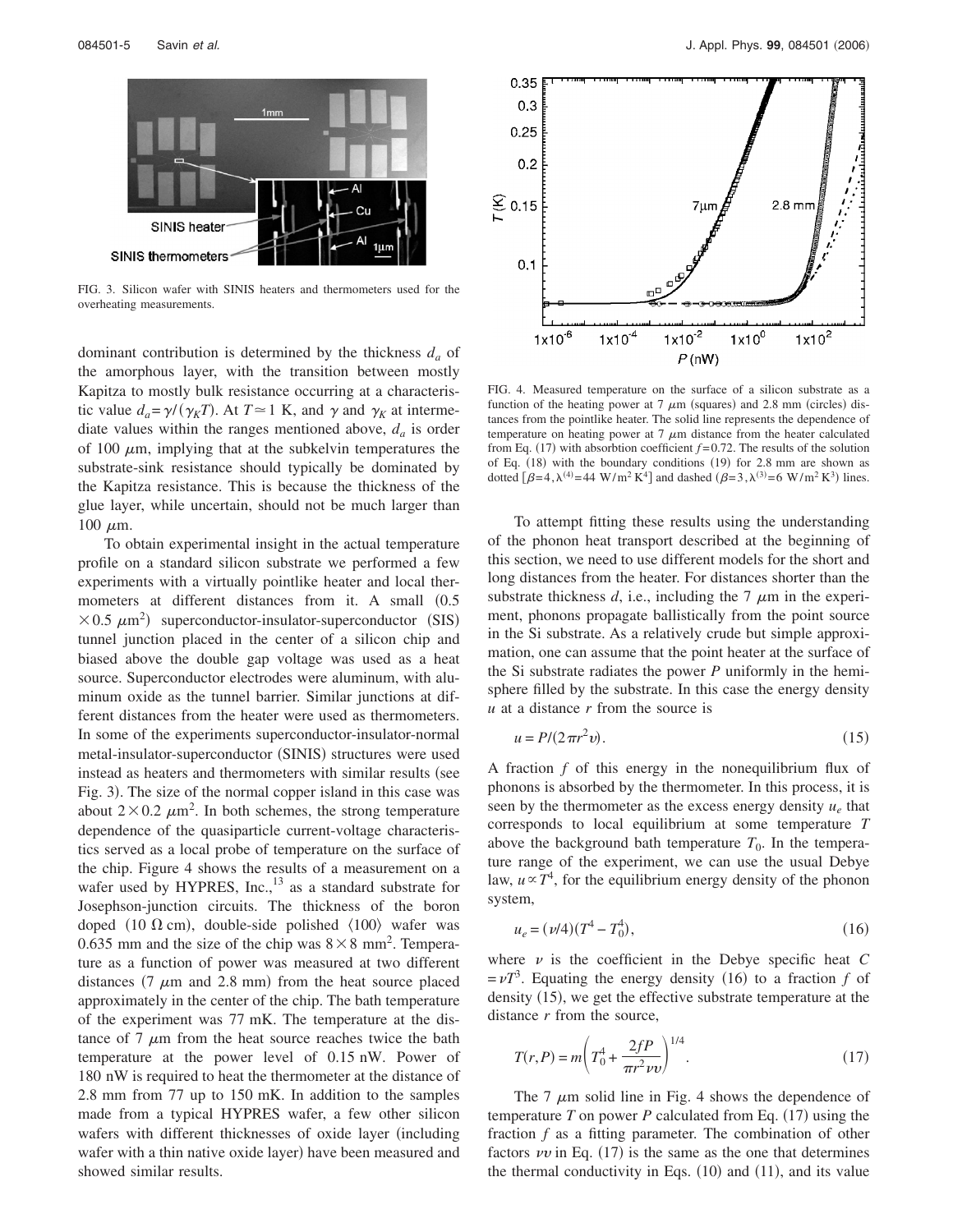for Si can be taken from Eq. (11). We see that one can obtain a good fit of the observed  $T(P)$  dependence with  $f \approx 0.72$ .

The strength of the substrate heating at the larger distance, 2.8 mm, is determined by the interplay of the horizontal heat flow along the substrate and the heat leakage into the sink through the glue layer (Fig. 1). As was discussed above, since the phonon mean free path *l* is much larger than the substrate thickness  $d = 0.635$  mm, the horizontal heat conductance  $K_h$  is dominated by the phonon scattering at the substrate surface. For mostly diffusive scattering,  $l \approx d$ , and Eqs.  $(10)$  and  $(11)$  give

$$
K_h = dK(d) \equiv \sigma T^3.
$$

The vertical heat conductivity  $K<sub>v</sub>$  is determined by either Kapitza resistance or heat resistance of amorphous glue layer and can be written as

$$
K_v = \lambda^{(\beta)} (T^{\beta} - T_0^{\beta}),
$$

where the power  $\beta$  is equal to 3 or 4, and the coefficients  $\lambda^{(\beta)}$ include all temperature-independent factors. Neglecting the influence of the external boundaries of the substrate we assume that the heat flow from the heater has radial symmetry. In this case, the equation describing the balance between the horizontal and vertical heat flows has the form

$$
\frac{1}{r}\frac{\partial}{\partial r}\left(r\sigma T^3 \frac{\partial T}{\partial r}\right) = \lambda^{(\beta)}(T^{\beta} - T_0^{\beta}),\tag{18}
$$

where  $r$  is the radial distance from the heater. This equation is valid on the scale of distances larger than the substrate thickness *d* and should be solved with the boundary conditions describing the generation of power *P* by the heater at  $r=0$  and negligible heat flow though the outer edge of the substrate at  $r = R$  ( $R \approx 4$  mm for the data presented in Fig. 4),

$$
\sigma T^3 \frac{\partial T}{\partial r} + \frac{P}{2\pi r} = 0, \quad r \to 0; \quad \frac{\partial T}{\partial r} = 0, \quad r = R. \tag{19}
$$

The results of the solution of Eq. (18) with the boundary conditions (19) are shown as dotted ( $\beta$ =4) and dashed ( $\beta$ = 3) lines for 2.8 mm in Fig. 4. In these curves, an attempt was made to describe the data by fitting  $\lambda^{(\beta)}$ . One can see that the model does not describe the rapid temperature rise with the power *P* in the whole range of powers. The initial upturn of temperature with power can be reproduced assuming either  $\beta = 3$  or  $\beta = 4$  if we take

$$
\lambda^{(3)} = 6 \text{ W/m}^2 \text{ K}^3
$$
 or  $\lambda^{(4)} = 44 \text{ W/m}^2 \text{ K}^4$ . (20)

The variation of modeling curves with  $\beta$  (more rapid temperature rise for  $\beta = 3$ ) suggests that the discrepancy between theory and experiment is due to the substrate-sink heat conductance dominated by the mechanism with weaker temperature dependence, although it is unclear what could be such a mechanism in our setup. Nevertheless, the fact that the numbers in Eq. (20) lie within the reasonable range discussed above makes it possible to say that the overall level of the substrate-sink heat conduction agrees roughly with theoretical expectations. Finally, the overall level of the substrate overheating presented in Fig. 4 seems to be consistent with other measurements<sup>22</sup> on similar Si substrates, although the



FIG. 5. The sketch of the shunt resistor with cooling fins of different geometries.

limitations of the thermometer used in Ref. 22 do not allow for detailed comparison.

#### **C. Thermalization of resistive films**

In some cases gradient of electron temperature along the resistor could play a significant role in electron-phonon relaxation discussed above. In particular, this is the case if the resistor consists of two parts. One the vertical strip in Fig.  $5(a)$ ] actually serves as the resistor, while the other (the horizontal strip) does not carry an electric current and serves as the cooling sink or fin. This shape of the resistor enables one to optimize the two parts separately simplifying the design procedure.

In this subsection, we estimate the length which limits the useful size of the cooling fin. Increasing the fin size beyond this length does not improve electron cooling because of the finite electron thermal conductivity in the resistor film. The distribution of electron temperature along the fin is determined by the electron thermal conductivity  $K_e$  in the film and strength of electron-phonon relaxation *Ke*−*<sup>p</sup>*. The conductivity  $K_e$  is proportional to the film thickness  $d_f$  and electron temperature  $T_e$ ,

$$
K_e = d_f \kappa_e T_e = \sigma_e T_e,\tag{21}
$$

whereas

$$
K_{e-p} = d_f \Sigma (T_e^5 - T_0^5) = \lambda_{e-p} (T_e^5 - T_p^5). \tag{22}
$$

A similar model of the temperature distribution is obtained by assuming a uniform semi-infinite film connected at its side to a hot spot [see Fig.  $5(b)$ ]. This hot spot approximates one end of a resistor of width  $2r_1$ . Equations corresponding to the distribution of electron temperature along the fin both in the linear  $(m=0)$  and in cylindrical  $(m=1)$  cases can be presented as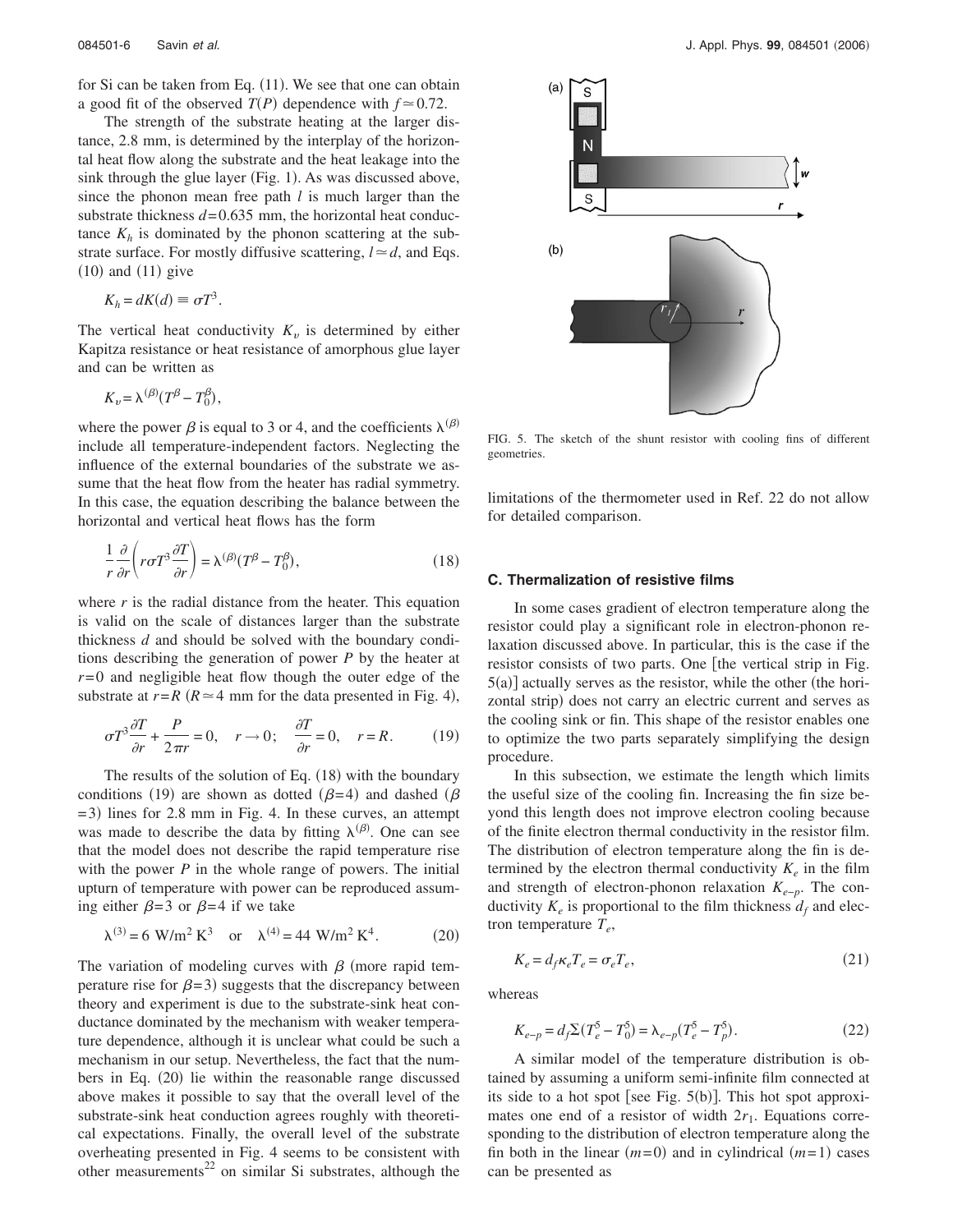$$
\frac{1}{r^m} \frac{\partial}{\partial r} r^m \sigma_e T_e \frac{\partial T_e}{\partial r} = \lambda_{e-p} (T_e^5 - T_p^5). \tag{23}
$$

Equation (23) for the linear case  $(m=0)$  and  $T_e \ge T_p$  has an analytical solution,

$$
T_e = \left[\xi_S/(r+r_0)\right]^{2/3},\tag{24}
$$

where  $\xi_S = \sqrt{(14/9)\kappa_e/\Sigma}$ , and  $r_0 = \xi_S/T_{e1}^{3/2}$  with  $T_{e1}$  denoting electron temperature at the left (hot) boundary of the fin. Solution for the cylindrical case  $(m=1)$  is qualitatively similar if *r* is replaced with  $r-r_1$ .

The distance  $r_d$  at which the efficiency of electronphonon relaxation  $\sim T_e^5$  becomes two times smaller than at the boundary  $(T_e^5 = 0.5 \tilde{T}_{e1}^5)$ ,

$$
r_d = (2^{3/10} - 1)r_0 \approx 0.23r_0,\tag{25}
$$

can be considered as the maximum effective size of the fin: an increase of the fin size beyond  $r_d$  does not noticeably improve resistor cooling. On the other hand, for  $r \le r_d$ , one can neglect the variation of electron temperature in the fin and its thermal resistance is determined by its volume  $\Lambda$  and electron-phonon coupling constant  $\Sigma$  through Eq. (3). As a numerical example, we take a copper film for which  $\kappa_e$  $\approx$  1 W K<sup>-2</sup> m<sup>-1</sup> and  $\Sigma \approx$  2 × 10<sup>9</sup> W K<sup>-5</sup> m<sup>-3</sup>. This gives  $r_d$  $\sim$  2 mm at the electron temperature of  $T_e$ = 100 mK.

### **III. GENERAL RECOMMENDATIONS ABOUT THERMAL DESIGN**

To summarize our arguments we present in Fig. 6 the thermal designs for the SFQ-qubit circuits with different levels of power dissipation. A scientific experiment on qubits controlled by a simple SFQ circuit with the power dissipation below 50 nW is basically doable on a single silicon chip [Fig.  $6(a)$ ]. In this case, the temperature of silicon substrate  $(T_1)$  in the vicinity of qubits can only slightly exceed the bath temperature  $T_0$ , while the electron temperature of resistors of the SFQ circuit can be as high as 500 mK. If needed, electron temperature in a few resistors can be reduced to about 100 mK by cooling fins. A higher dissipation power is acceptable for the chip with additional thermal insulation for example, porous silicon or specially etched structure on the back of the chip) between areas with qubits and SFQ circuits [Fig. 6(b)]. The relatively high thermal resistance along the substrate as compared to the resistance between the substrate and the sample holder makes it possible to keep qubits at low temperature  $(T_1)$ . The increase of power dissipation above 500 nW requires even better thermal separation of the circuits, and in this case the SFQ circuits could not be placed on the same chip with the qubits. The two-chip design [Figs. 6(c)–6(e)] practically eliminates the problem of overheating of qubit circuitry. Moreover, it allows utilization of two independent fabrication technologies for SFQ and qubit circuits, and as a result, the conventional SFQ circuits can be immediately used in qubit support circuits. Both chips can be kept on the same metal sample holder  $[Fig. 6(c)]$  if the dissipated total power does not increase  $T_0$  significantly above the temperature of the mixing chamber. Usually the cooling power of a dilution refrigerator is not a problem up to a dissipation level of a few microwatts. For higher power



FIG. 6. Optimization of thermal design for the circuits of different complexities. Designs with both circuits mounted at the same holder: (a) SFQ and quantum circuits on the same Si chip, (b) substrate with improved thermal insulation between two parts, and (c) two-chip solution. Separate cooling of circuits with different temperatures and power dissipations: two chips with independent cooling connected by rf lines (d) and inductively (or capacitively) coupled (e).

(more complicated SFQ circuits) the separate active cooling of both circuits is required [Fig.  $6(d)$ ]. The quantum circuit is supposed to be at the temperature below 50 mK, but the SFQ chip can be kept at higher temperature  $(T_3)$ . In this case a few different refrigerating stages with the cooling power in the milliwatt range can be used for cooling SFQ circuits. As discussed above, the electron temperature of shunt resistors in the SFQ circuits with reduced critical current should typically be about 500 mK and does not strongly depend on the lattice temperature which is below 500 mK. A  ${}^{3}$ He evaporation refrigerator delivering enough cooling power at a temperature of about 300 mK is a very attractive solution for cooling SFQ circuits. Unfortunately this leads to essential complication of cryogenic equipment. A more natural solution is to make use of different stages in the dilution refrigerator for cooling the SFQ circuit: 1 K pot (temperature of  $1-2$  K) or <sup>3</sup>He evaporator (600–800 mK). The latter is more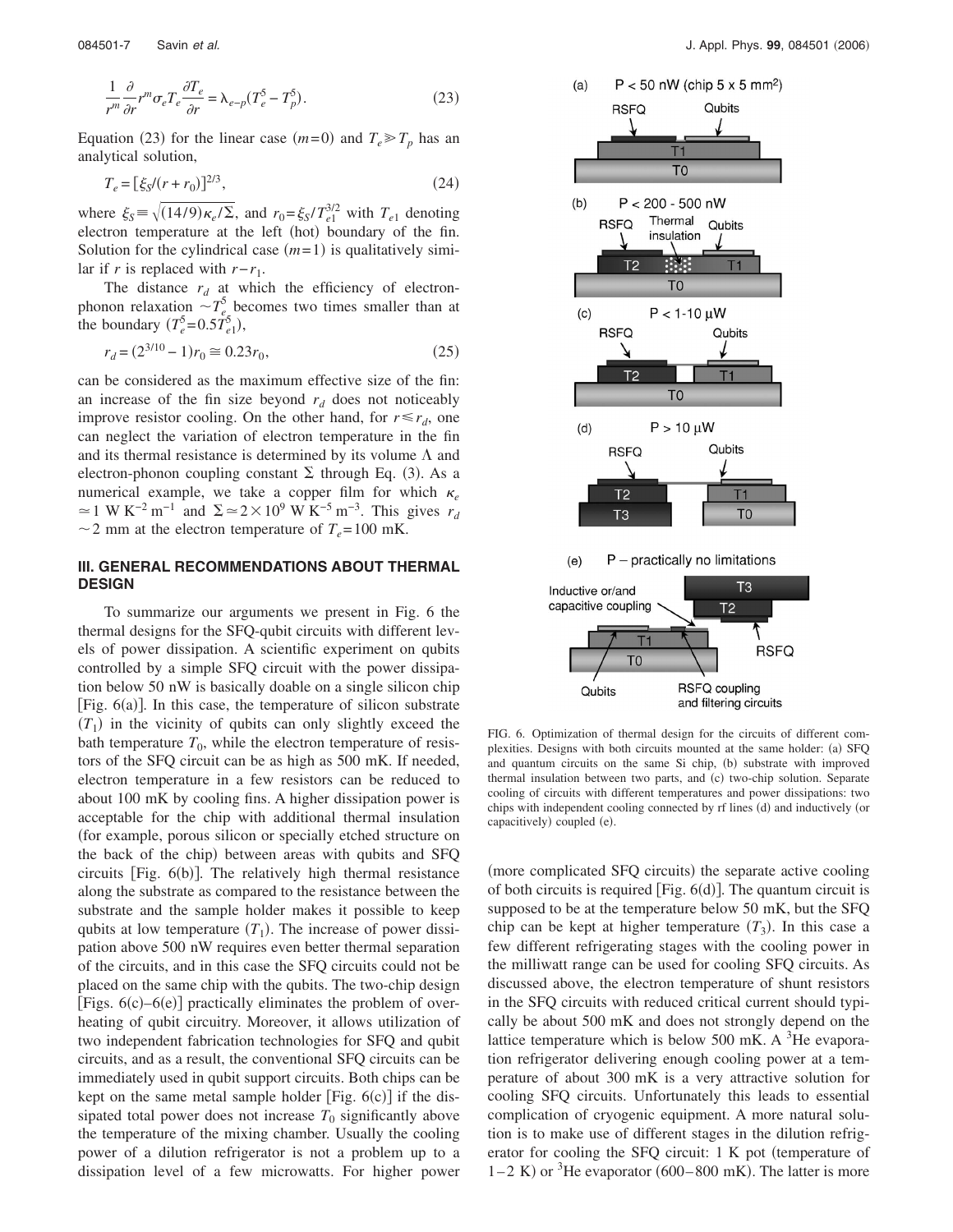

FIG. 7. Layout and equivalent circuit of the measured comparator.

attractive and natural due to lower temperature and because some heating of this stage is in any case necessary for operation of the dilution refrigerator.

When we consider two circuits mounted at different temperatures, the thermal load through connecting wires should be limited to prevent overheating of the qubit circuit. In the case of superconducting (Nb or Al) leads connecting two chips at 1 K and at 20 mK, respectively, a heat load is about 100 nW, if the total cross-section area of the wires is  $0.1$  mm<sup>2</sup> and the length is 10 mm. This may be acceptable in most cases, but an inductive or/and capacitive coupling between the circuits  $[Fig. 6(e)]$  is a more suitable option for a fully scalable solution.

Our discussion assumed a chip size of  $5 \times 5$  mm<sup>2</sup> glued to a bulk copper heat sink and the power levels mentioned above should be considered as order-of-magnitude estimates. These estimates can be affected by changes in the system design, i.e., different substrate materials and geometries (both area and thickness), improved thermal contact between the substrate and the heat sink (increased contact area, modification of the contact surfaces, etc.), and more powerful dilution refrigerator.

#### **IV. SFQ CIRCUIT OPERATING AT SUBKELVIN TEMPERATURES**

The direct way of transferring SFQ circuit design to the subkelvin temperature range is to reduce all currents, including critical currents of Josephson junctions and dc bias currents, proportionally to the effective temperature of the junctions. With this scaling, the existing technology can then be used as such and most of the existing SFQ logic elements can be adopted with some modifications. We carried out such scaling for several basic SFQ circuits and present here the results for the simplest circuit, a balanced comparator. The balanced comparator is one of the principal building blocks of more complex circuits, but it can also be used directly as a thermometer, providing a convenient way of testing thermal characteristics of the circuit.

The circuit (Fig. 7) contains three shunted Josephson junctions and requires for its operation three dc bias currents. One bias current provides the necessary dc bias of comparator junctions J2 and J3. The junctions are in the superconducting state and carry dc about 70% of their critical cur-



FIG. 8. Temperature dependence of the width of the gray zone of the measured comparator. The squares and dashed line are experimental data and theoretical prediction for thermal limit, respectively.

rents. The other bias current is applied to a relatively low resistance  $R_V$  to supply a low, e.g., 12  $\mu V$ , voltage drop  $V_{\text{in}}$ . Junction J1 converts this dc voltage into a sequence of SFQ pulses generated with frequency  $f_{in} = (2e/h)V_{in}$ . The SFQ pulses escape from the circuit either via junction J2 or via junction J3 depending on the dc *I*. Thermal or quantum noise smoothes the otherwise sharp transition between these two escape channels. According to a well-developed and experimentally confirmed theory, the current width  $\Delta I$  of the "gray" zone" of this transition in the regime dominated by thermal fluctuations (see, e.g., Refs. 3 and 23) is

$$
\Delta I \simeq (2\pi\alpha I_T I_C)^{1/2}.\tag{26}
$$

Here  $I_T = 2\pi k_B T/\Phi_0$  and  $\alpha$  is a dimensionless parameter determined by comparator and driver characteristics—see Refs. 23–25 for details. The temperature dependence of  $\Delta I$  can be used to determine electronic temperature in the shunt resistors.

The comparator was fabricated using a standard 100 A/cm2 Nb trilayer process of HYPRES, Inc. with PdAu resistors. The layout of the comparator, which includes two nominally identical junctions (left part of the circuit) and the driver, is shown in Fig. 7. The comparator parameters, *Ic*  $= 10 \mu A$  and  $R_s = 2 \Omega$ , were chosen for operation at subkelvin temperatures. The junction critical current  $I_c$  was thus reduced by an order of magnitude from its usual value for temperatures around 4 K. For these parameters, the junctions are overdamped and the crossover temperature  $T^*$  between the regimes of thermal and quantum fluctuations<sup>26</sup> is given by the relation  $T^* \simeq eV_c / \pi k_B \simeq 70$  mK, where  $V_c = I_c R_s$ . This means that quantum broadening of the gray zone of the comparator can be neglected in our measurements.

The measurement procedure was similar to that described in Ref. 23: the width  $\Delta I$  of the gray zone was obtained from the dc voltage *V* across one of the comparator junctions as a function of the applied current  $I$  (inset in Fig. 8) and its temperature dependence is presented in Fig. 8. The dashed line corresponds to the theoretical prediction in the thermal limit [Eq. (26)] assuming that the effective electron